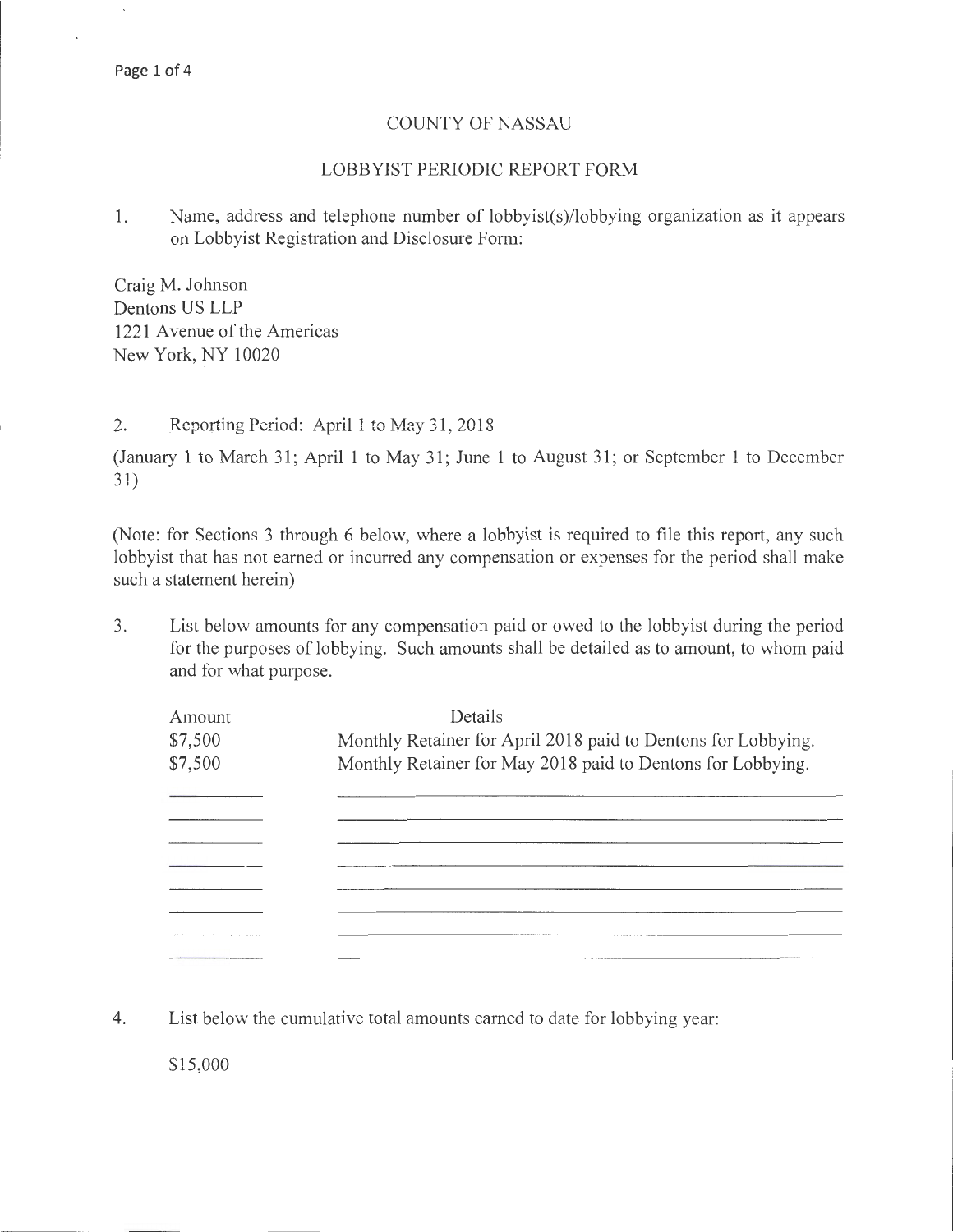5. List below amounts for any expenses expended or incurred by the lobbyist during the period for the purposes of lobbying. Such amounts shall be detailed as to amount, to whom paid and for what purpose.

| Amount<br>\$0.00 | Details<br><u> The Community of the Community of the Community of the Community of the Community of the Community of the Community of the Community of the Community of the Community of the Community of the Community of the Community of</u> |
|------------------|-------------------------------------------------------------------------------------------------------------------------------------------------------------------------------------------------------------------------------------------------|
|                  |                                                                                                                                                                                                                                                 |
|                  |                                                                                                                                                                                                                                                 |
|                  |                                                                                                                                                                                                                                                 |
|                  |                                                                                                                                                                                                                                                 |
|                  |                                                                                                                                                                                                                                                 |
|                  |                                                                                                                                                                                                                                                 |
|                  |                                                                                                                                                                                                                                                 |
|                  |                                                                                                                                                                                                                                                 |
|                  |                                                                                                                                                                                                                                                 |

- 6. List below the cumulative total amounts expended to date for lobbying year:
	- \$0.00

(In lieu of completing 7 through 10 below, you may attach a copy of your Lobbyist Registration and Disclosure Form, provided the information has not changed.)

7. List whether and where the lobbyist(s)/lobbying organization is registered as a lobbyist (e.g. Nassau County, New York State):

## **See Attached 2018 Lobbyist Registration and Disclosure Form.**

8. Name, address and telephone number of client(s) by whom, or on whose behalf, the lobbyist is retained, employed or designated.

## **See Attached 2018 Lobbyist Registration and Disclosure Form.**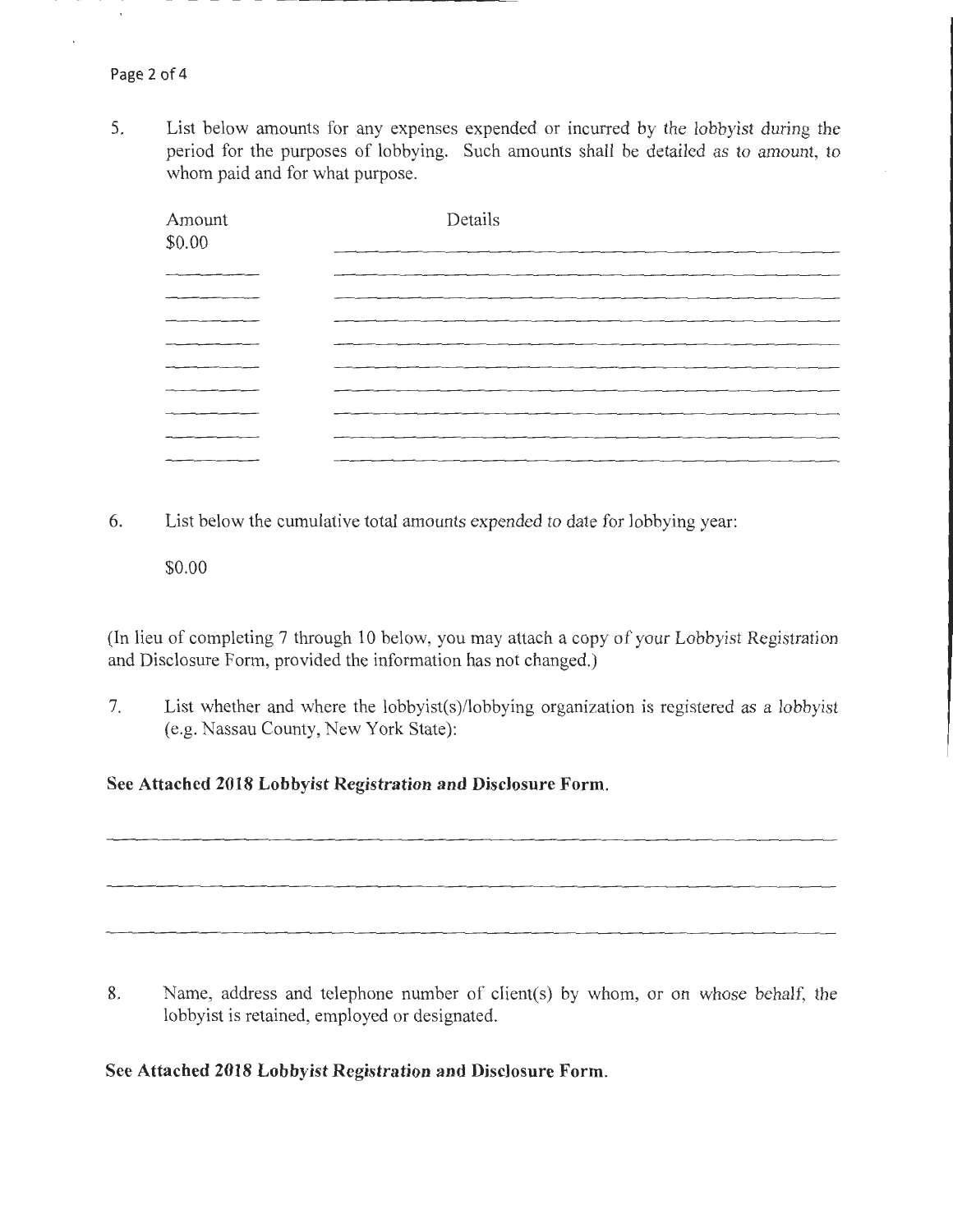|    | Page 3 of 4                                                                                                                                                  |
|----|--------------------------------------------------------------------------------------------------------------------------------------------------------------|
|    |                                                                                                                                                              |
|    |                                                                                                                                                              |
|    |                                                                                                                                                              |
|    |                                                                                                                                                              |
|    |                                                                                                                                                              |
|    |                                                                                                                                                              |
|    |                                                                                                                                                              |
|    | $\ast$                                                                                                                                                       |
|    |                                                                                                                                                              |
|    |                                                                                                                                                              |
| 9. | Describe lobbying activity conducted, or to be conducted, in Nassau County, and identify<br>client(s) for each activity listed, during the Reporting Period. |
|    | See Attached 2018 Lobbyist Registration and Disclosure Form.                                                                                                 |
|    |                                                                                                                                                              |
|    |                                                                                                                                                              |

 $\epsilon$ 

10. The name of persons, organizations or governmental entities before whom the lobbyist has lobbied during the period.

**See Attached 2018 Lobbyist Registration and Disclosure Form.**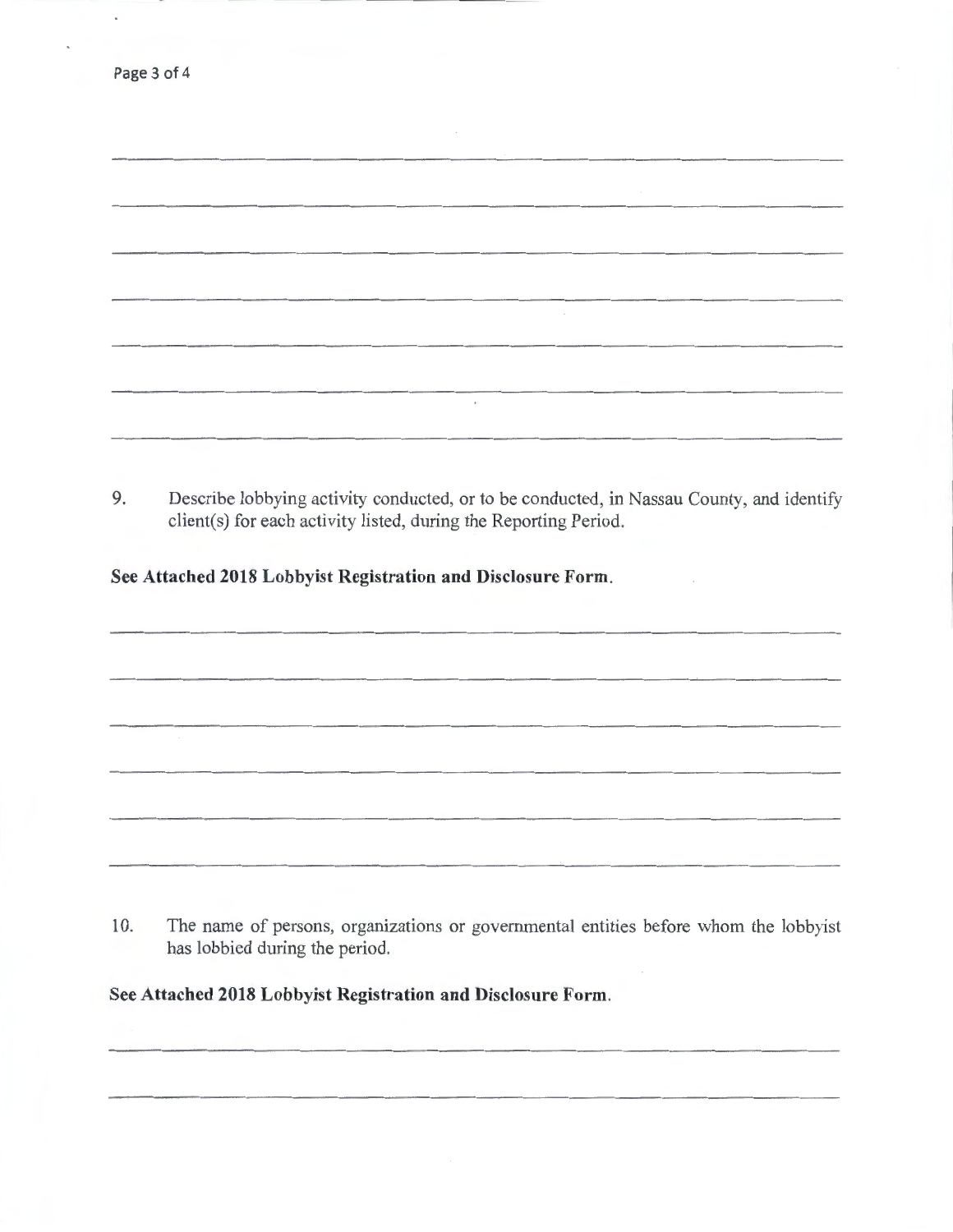| Page 4 of 4 |  |  |  |
|-------------|--|--|--|
|-------------|--|--|--|

I understand that copies of this form will be sent to the Nassau County Department of Information Technology ("IT") to be posted on the County's website.

I also understand that upon termination of retainer, employment or designation I must give written notice to the County Attorney within thirty (30) days of termination .

.VERIFICATION: I certify that all statements made on this £tatement are true, correct and complete to the best of my knowledge and belief and I understand that the willful making of any false statement of material fact herein will subject me to the provisions of law relevant to the making and filing of false instruments and will render such statement null and void.

Dated:  $6/4/18$ 

Signed:

Print Name:

Craig M. Johnson

Title:

Principal

STATE OF NEW YORK ) **t-Jew** '(~>rk ) SS:

COUNTY OF NASSAE )

Sworn to before me this  $4H_1$ 

Day of  $\int \text{vac}$ ,  $201\%$ .

**KRISTEN M. BEYSTEHNER NOTARY PUBLIC-STATE OF NEW YORK No. 02BE6313817 Qualified In New York county My Commission Expires October 20, 2018**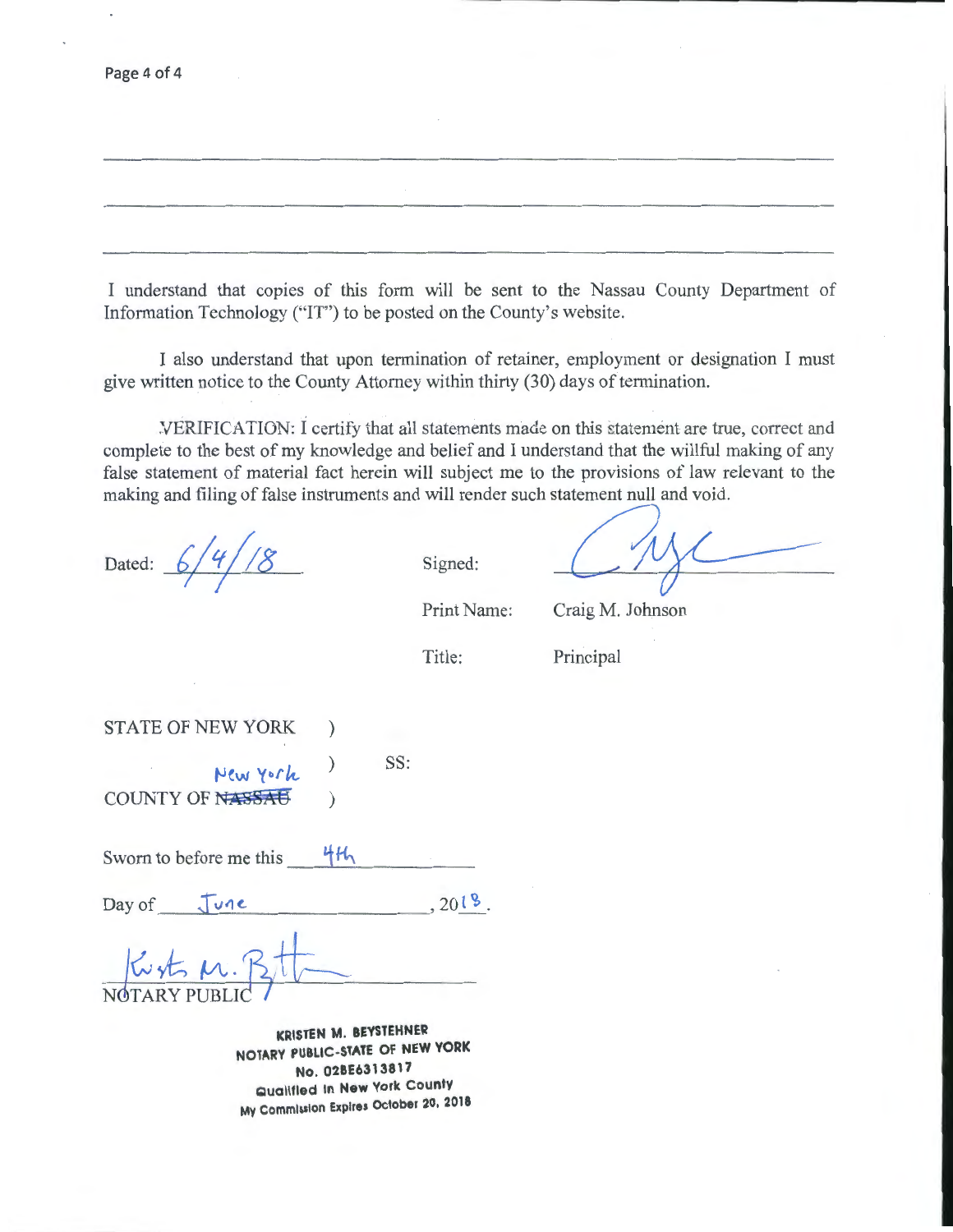Page 1 of 4



# COUNTY OF NASSAU

# LOBBYIST REGISTRATION AND DISCLOSURE FORM

1. Name, address and telephone number of  $\text{lobbyist}(s)/\text{lobbying organization}$ . The term "lobbyist" means any and every person or organization retained, employed or designated by any client to influence- or promote a matter before- Nassau County, its agencies. boards, commissions, department heads, legislators or committees, including but not limited to the Open Space and Parks AdYisory Committee and Planning Commission. Such matters include. but arc not limited to, requests for proposals, development or improvement of real property subject to County regulation, procurements. The term "lobbyist" does not include any officer, director, trustee, employee. counsel or agent of the County of Nassau. or State of New York. \\hen discharging his or her official duties.

Craig M. Johnson, Esq. Dentons US LLP 1221 Avenue of the Americas New York, NY 10020 212-905-8306

2. List whether and where the person/organization is registered as a lobbyist (e.g., Nassau County. New York State):

Craig M. Johnson is registered with New York State, Nassau County and Suffolk **County** 

*3.* Name. address and telephone number of client(s) by whom. or on whose behalt: the lobbyist is retained, employed or designated:

--------- ---.................... . --........... .. - .......... - .. . .... . \_\_\_\_\_\_\_\_\_\_\_\_\_\_\_\_\_ \_

Rev. 3-2016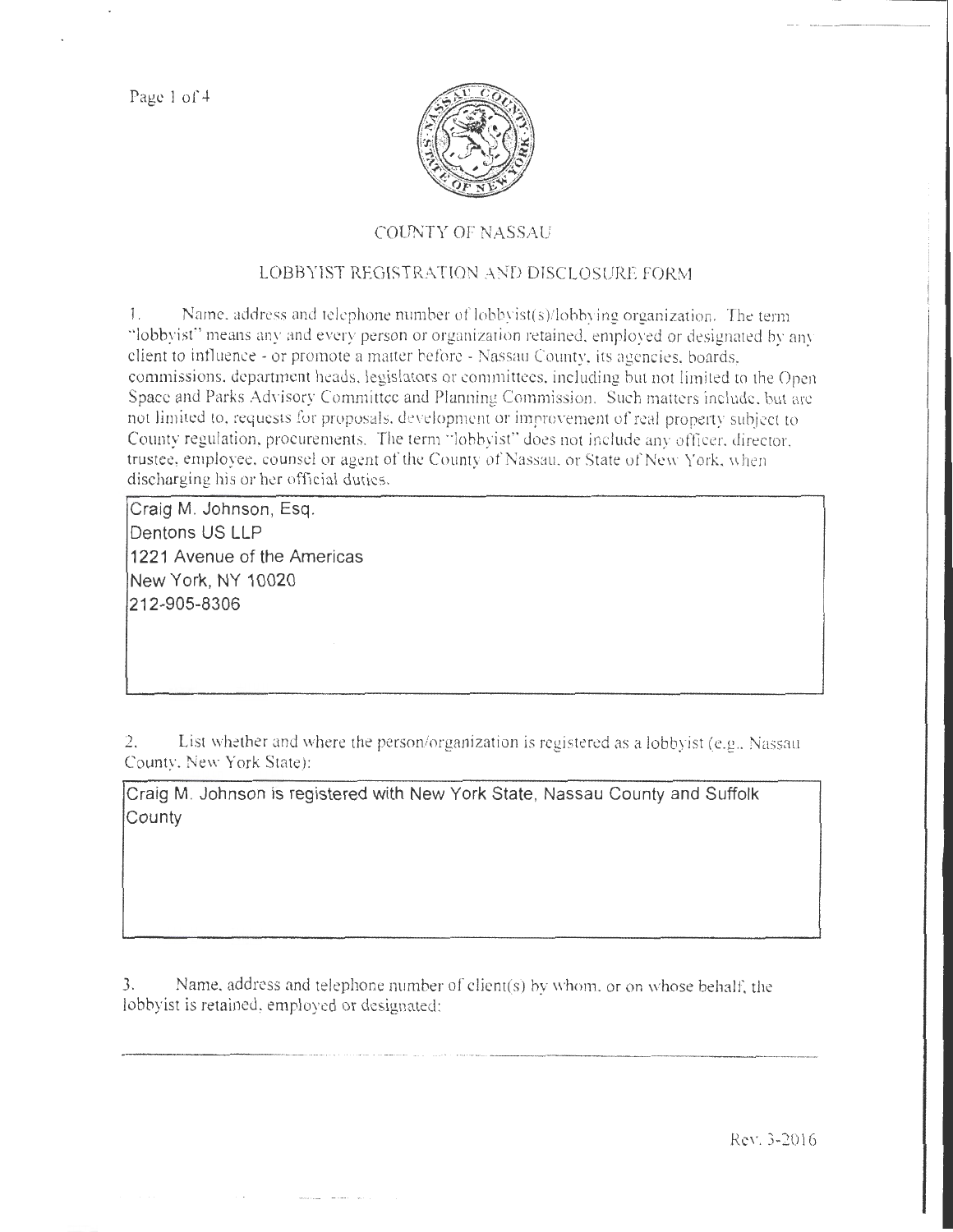Page 2 of 4

Airbnb, Inc. 888 Brannan Street San Francisco, CA 94103

4. Describe lobbying activity conducted, or to be conducted, in Nassau County, and identify client(s) for each activity listed. See page 4 for a complete description of lobbying activities.

Meetings, conferences and communications concerning the home-sharing industry, including, but not limited to, proposed laws, ordinances, regulations, rules and policies related thereto.

5. The name of persons, organizations or governmental entities before whom the lobbyist expects to lobby:

Office of the Nassau County Executive and all Nassau County departments, offices and agencies, the Office of the Nassau County Comptroller, the Nassau County Legislature.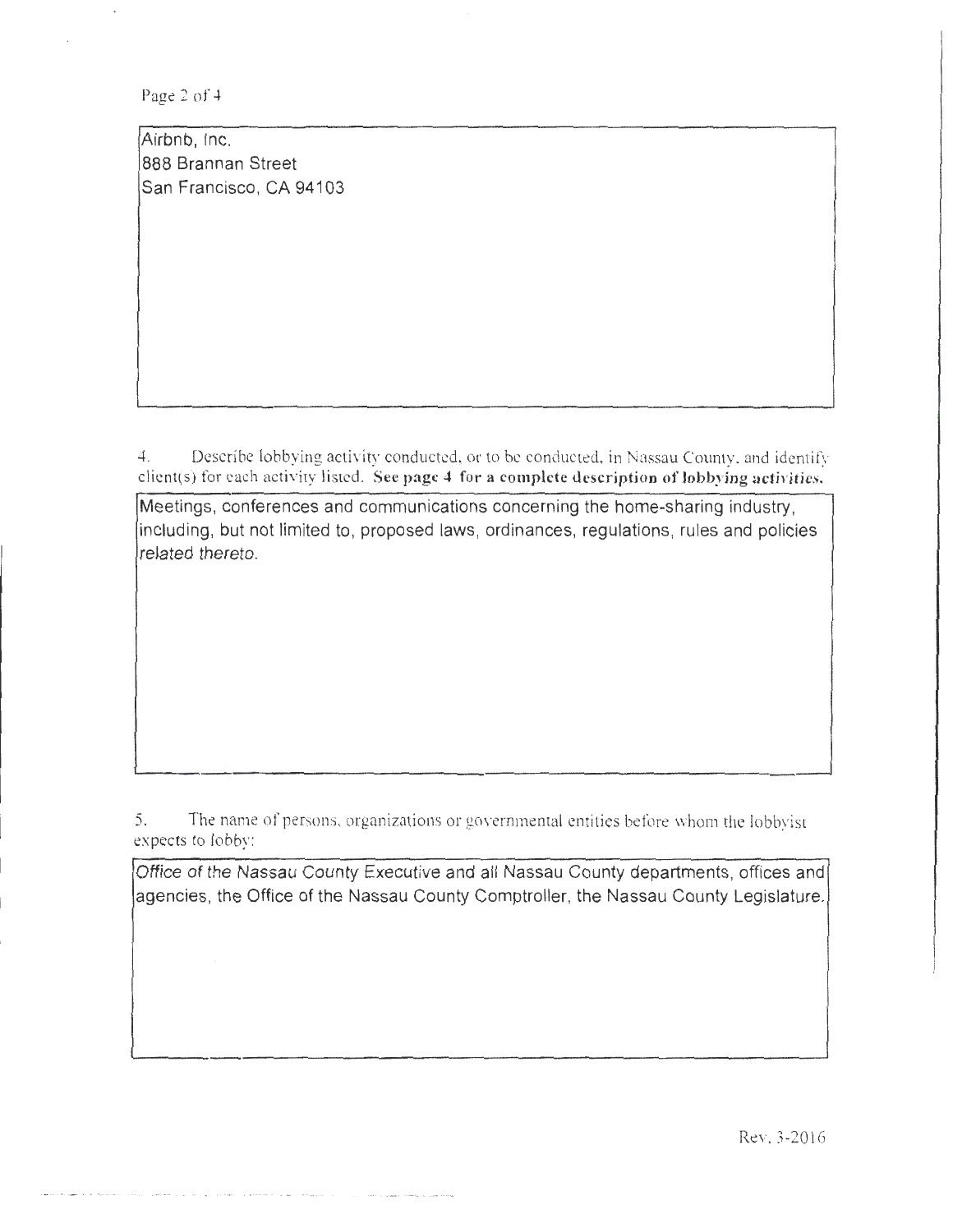#### Page 3 of 4

6. If such lobby ist is retained or employed pursuant to a written agreement of retainer or employment. you must attach a copy of such document: and if agreement of retainer or employment is oral, attach a written statement of the substance thereof. If the written agreement of retainer or employment does nor contain a signed authorization from the client by \Vhom you have been authorized to lobby, separately attach such a written authorization from the client.

7. Within the previous year, has the lobbyist/lobbying organization or any or its corporate officers provided campaign contributions pursuant to the New York State Election La\\· to the campaign committees of any of the following Nassau County elected officials or to the campaign committees of any candidates for any of the following Nassau County elected offices: the County Executive. the County Clerk, the Comptroller. the District Attorney, or any Coumy Legislator'? If yes, to what campaign committee? If none, you must so state:

**None.** 

I understand thnt copies of this form will be sent to the Nassau County Department or Information Technology ("IT") to be posted on the County's website.

l also understand that upon termination of retainer. employment or designation I must give written notice to the County Attorney within thirty (30) days of termination.

VERIFICATION: The undersigned affirms and so swears that he/she has read and understood the foregoing statements and they are. to his/her knowledge. true and accurate.

The undersigned further certifies and affirms that the contribution(s) to the campaign committees listed above were made freely and without duress, threat or any promise of a governmental benefit or in exchange for any benefit or remuneration.

Dated:  $\frac{4}{18}$   $\frac{18}{18}$ 

Print Name:

Title: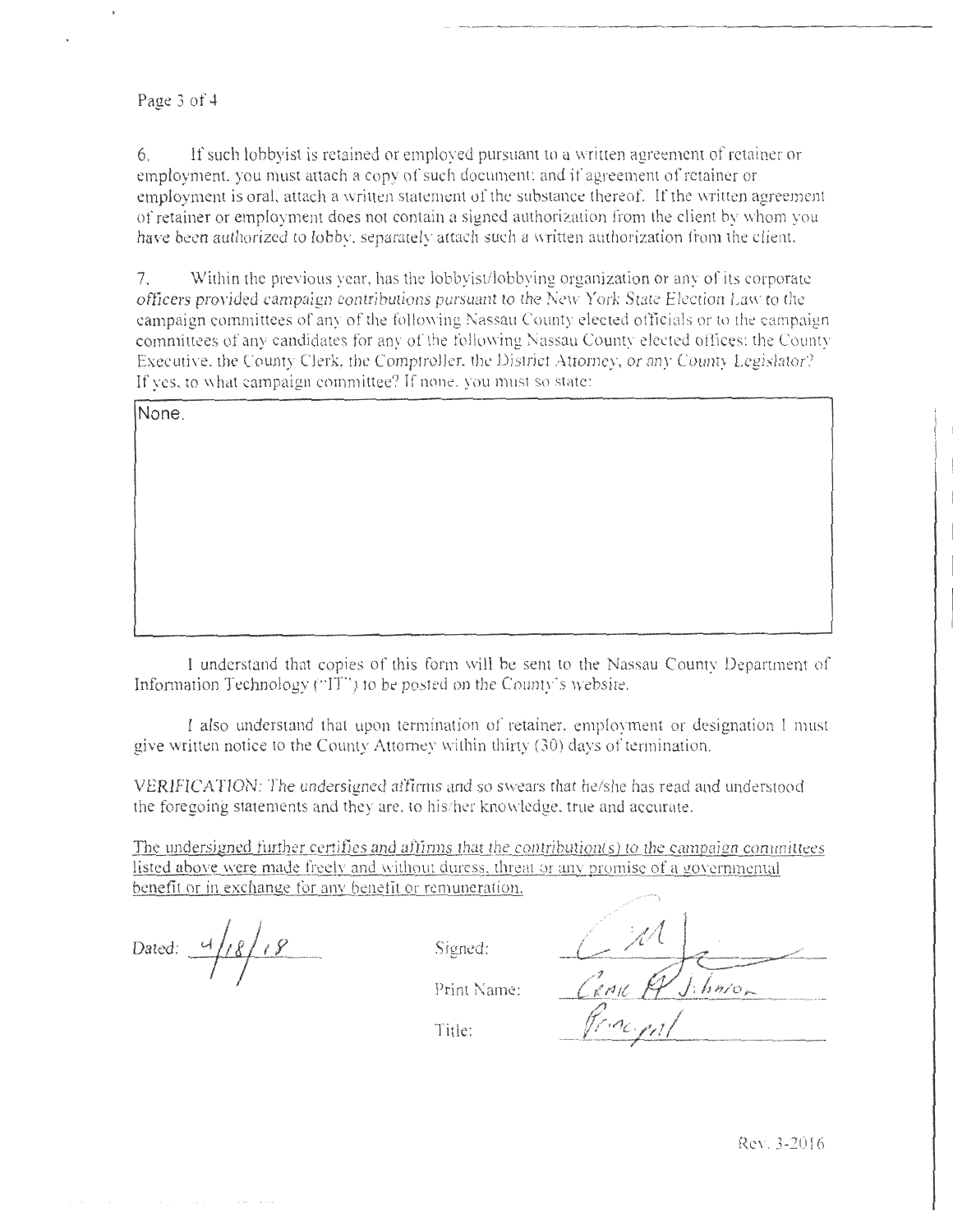#### Page 4 of 4

**The term lobbying shall mean anr attempt to influence:** any determination made by the Nassau County Legislature. or any member thereof. with respect to the introduction. passage, defeat, or substance of any local legislation or resolution; any determination by the County Executive to support, oppose, approve or disapprove any local legislation or resolution, whether or not such legislation has been introduced in the County Legislature; any determination by an elected County official or an ofticer or employee of the County vvith respect to the procurement of goods, services or construction, including the preparation of contract specifications, including by not limited to the preparation of requests for proposals, or solicitation, award or administration of a contract or with respect to the solicitation. award or administration of a grant. loan. or agreement involving the disbursement of public monies; any determination made by the County Executive, County Legislature, or by the County of Nassau. its agencies, boards. commissions, department heads or committees. including but not limited to the Open Space and Parks Advisory Committee. the Planning Commission. with respect to the zoning, use. developmem or improvement of real property subject to County regulation. or any agencies. boards. commissions, department heads or committees \.Vith respect to requests for proposals. bidding, procurement or contracting for services for the County: any determination made by an elected county official or an ofticcr or employee of the county with respect *w* the terms ol'thc acquisition or disposition by the county of any interest in real property, with respect to a license or permit for the use of real property of or by the county, or with respect to a franchise. concession or revocable consent; the proposal. ndoptiou, amendment or rejection by an agency of any rule having the force and effect of law; the decision to hold, timing or outcome of any rate making proceeding before an agency: the agenda or any determination of a board or commission; any determination regarding the calendaring or scope of any legislature oversight hearing; the issuance, repeal, modification or substance of a County Executive Order: or any determination made by an elected county oflicial or an oftlcer or employee of the county to support or oppose any state or federal legislation, rule or regulation. including any determination made to support or oppose that is contingent on any amendment of such legislation, rule or regulation, whether or not such legislation has been formally introduced and whether or not such rule or regulation has been formally proposed.

**The term "lobbying" or "lobbying activities"** does **not include:** Persons engaged in drafting legislation. rules, regulations or rates; persons advising clients and rendering opinions on proposed legislation, rules. regulations or rates. where such protessional sen·ices are not otherv;ise connected with legislative or executive action on such legislation or administrative action on such rules, regulations or rates: newspapers and other periodicals and radio and television stations and owners and employees thereof, provided that their activities in connection with proposed legislation, rules, regulations or rates are limited to the publication or broadcast of news items, editorials or other comment. or paid advertisements: persons who participate as witnesses, attorneys or other representatives in public rule-making or rate-making proceedings of a County agency, with respect to all participation by such persons which is part of the public record thereof and all preparation by such persons for such participation; persons who attempt to influence a County agency in an adjudicatory proceeding, as defined by  $\S 102$  of the New York State Administrative Procedure Act.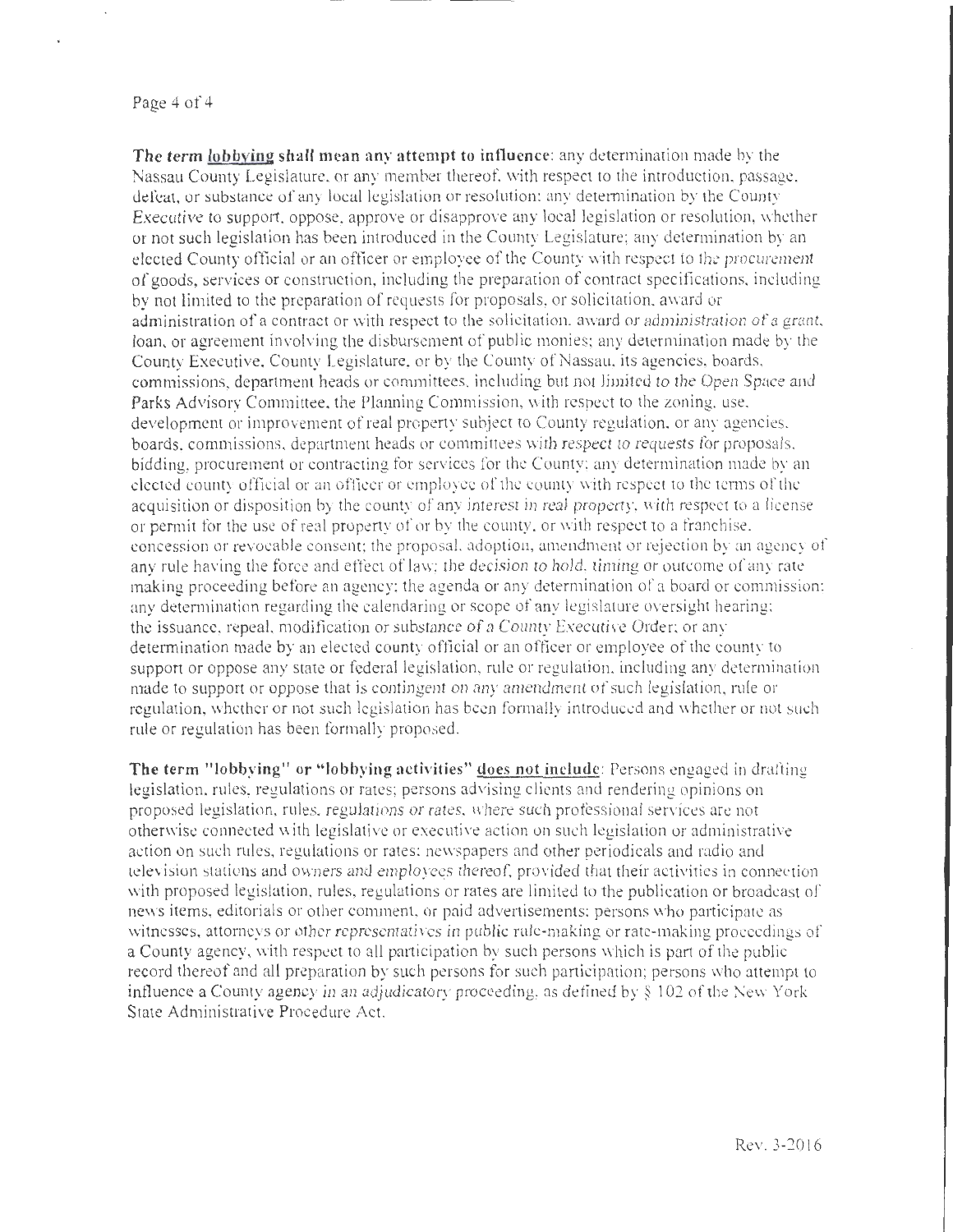

Craig M. Johnson Principal

craig.johnson@dentons.com  $D + 12129058306$ 

Dentons US LLP 1221 Avenue of the Americas New York, NY 10020-1089 United States

dentons.com

December 14, 2017

Josh Meltzer Airbnb, Inc. 888 Brannan Street San Francisco, Ca 94103

Re: Reauthorization New York State Government Affairs Representation

Dear Josh:

This letter will serve as an authorization wherein Dentons US LLP will continue to provide government affairs services to Airbnb, Inc. regarding the state legislature, executive branch, and executive agencies.

Dentons US LLP will be compensated at a rate of \$7,500 per month for the above listed representation.

This authorization will begin January 1, 2018 and is valid through June 30, 2018.

Please sign and return to me as soon as possible so I can file with JCOPE.

Sincerely,

 $\mathcal{L}$  of the following  $\mathcal{L}$ 

Craig M. Johnson Principal

Accepted and Agreed:

Airbnb, Inc.

| By:   |                   |
|-------|-------------------|
| Date: | December 15, 2017 |

105992632.V-1

Maclay Murray & Spens ▶ Gallo Barrios Pickmann ▶ Muñoz ▶ Cardenas & Cardenas ▶ Lopez Velarde ▶ Rodyk ▶ Boekel ▶ OPF Partners ▶ 大成 • McKenna Long